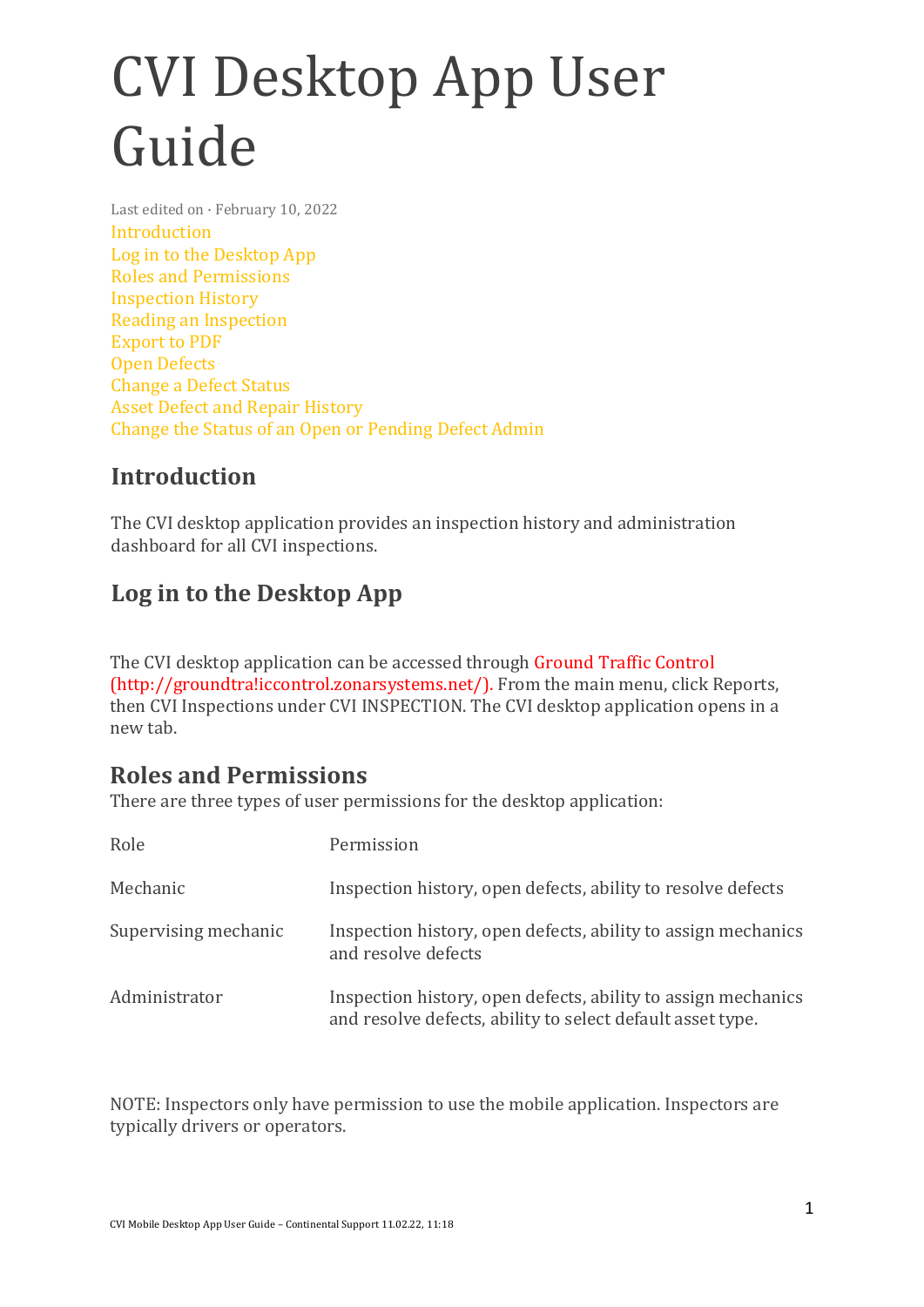#### **Add a User**

Permissions can be granted or changed in Ground Trafic Control:

- 1. Log in to Ground Trafic Control (http://groundtra!iccontrol.zonarsystems.net/).
- 2. Click **Manage**, then **Users** under **SYSTEM SETTINGS**.
- 3. Scroll down to the CVI settings.
- 4. Select the check box next to the appropriate role permission.
- 5. Click **Update User**.

| 54 | evir2supervisingmechanic | Assign Mechanic<br>This permission gives access to the EVIR 2.0 Web App to view inspections, defects, and<br>assets. Users with this permission can mark defects as repaired or assign mechanics to<br>a repair. Please do not assign any other EVIR 2 Web App permissions to this user.                                                        | EVIR <sub>2</sub> |
|----|--------------------------|-------------------------------------------------------------------------------------------------------------------------------------------------------------------------------------------------------------------------------------------------------------------------------------------------------------------------------------------------|-------------------|
| 55 |                          | Perform Inspections with Rentals<br>evir2inspectorwithrentals This permission gives access to the EVIR 2.0 Mobile App to perform inspections on<br>assets in the GTC account or rental assets.                                                                                                                                                  | EVIR <sub>2</sub> |
| 56 | evir2customeradmin       | Change Account Settings<br>This permission gives access to the EVIR 2.0 Web App to view inspections, defects, and<br>assets. Users with this permission can mark defects as repaired, assign mechanics to a<br>repair, and update the account settings for EVIR 2.0. Please do not assign any other<br>EVIR 2 Web App permissions to this user. | EVIR <sub>2</sub> |
| 57 | evir2mechanic            | Repair Defects<br>This permission gives access to the EVIR 2.0 Web App to view inspections, defects, and<br>assets. Users with this permission can mark defects as repaired. Please do not assign<br>any other EVIR 2 Web App permissions to this user.                                                                                         | EVIR <sub>2</sub> |

Those users who are both an Operator/Owner can have Inspector permission and Admin permission.

#### **Inspection History**

The Inspection History panel lists all inspections performed on all assets in your fleet in the time frame indicated. This panel includes all closed inspections and all inspections with open defects.

| <b>EONAR</b><br><b>NEVIR</b>           |            |                     |                           |                          |                             | test&costomer-admin@edit.com<br>box2023company   | w                           |
|----------------------------------------|------------|---------------------|---------------------------|--------------------------|-----------------------------|--------------------------------------------------|-----------------------------|
| <b>INSPECTION HISTORY</b>              |            | <b>OPEN DEFECTS</b> |                           | <b>ADMIN PANEL</b>       |                             |                                                  |                             |
| Your inspection history (2058 records) |            |                     |                           |                          |                             |                                                  | Export to PDT               |
| Q. Asset inspector, or Asset Location  |            |                     | Date range<br>Prev 7 days |                          | inspection type             | Asset type                                       | Saventy -                   |
| SEVERITY<br>□                          | DATE +     | TIME                | ASSET-<br>NUMBER          | <b>ASSET TYPE</b>        | INSP.<br>TYDE               | INSPECTOR                                        | <b>ASSET</b><br>LOCATION    |
| п                                      | 12/19/2019 | 1219:29             | AUTO<br>5512812           | Light Duty               | <b>Chrid Check</b>          | test 2 - lest name, test 2 -<br>first name       | In progress                 |
| п<br>٨                                 | 12/19/2019 | 11:49:19            | Conner<br>9058692         | Straight Truck           | <b>Child Check</b>          | Gregor (R., Michael JR.                          | In progress                 |
| ⊓                                      | 12/19/2019 | 11:19:14            | EVR 2 Dema<br>No Tec      | Dolly                    | <b>Chrid Check</b>          | Wise, Jessica                                    | ×<br>In progress            |
| п                                      | 12/19/2019 | 10:48:52            | AUTO<br>8512012           | Trader with<br>Equipment | Child Check                 | test 1 - last name, sest 1 -<br><b>Erst</b> name | In progress                 |
|                                        | 12/19/2019 | 10:18:23            | Geerur<br>scossee         | School Bus               | <b>Child Check</b>          | Makey, Bryant                                    | In progress                 |
| п                                      | 12/19/2019 | 09:53:00            | AUTO<br>8553017           | Light Duty               | <b>Child Check</b>          | test 4 - last name, test 4 -<br>floor insures    | ۷<br>In progress            |
| Π                                      | 12/19/2019 | 09548-04            | EIL 8142489               | Tractor                  | <b>Child Check</b>          | test 5 - lest name, test 5 -<br>Forest Harrise   | In progress                 |
| n                                      | 12/19/2019 | 09/22/53            | ANTHONY<br>0084783        | Straight Truck           | Child Check                 | Olson, Jason                                     | In progress                 |
| п                                      | 12/19/2019 | DD:17:27            | ALITO<br>8056279          | Light Duty               | <b>Listed</b><br>Securement | Heard, Kayla                                     | In progress                 |
|                                        | 12/19/2019 | 08/52/24            | EVIR 2 Dema<br>No Tair    | Dolly                    | Child Check                 | cest 10 - last name, test<br>10 - first name     | In progress<br>$\checkmark$ |
|                                        |            |                     |                           |                          |                             | Poses per super 10 -                             | $1 + 10$ of 2050<br>5       |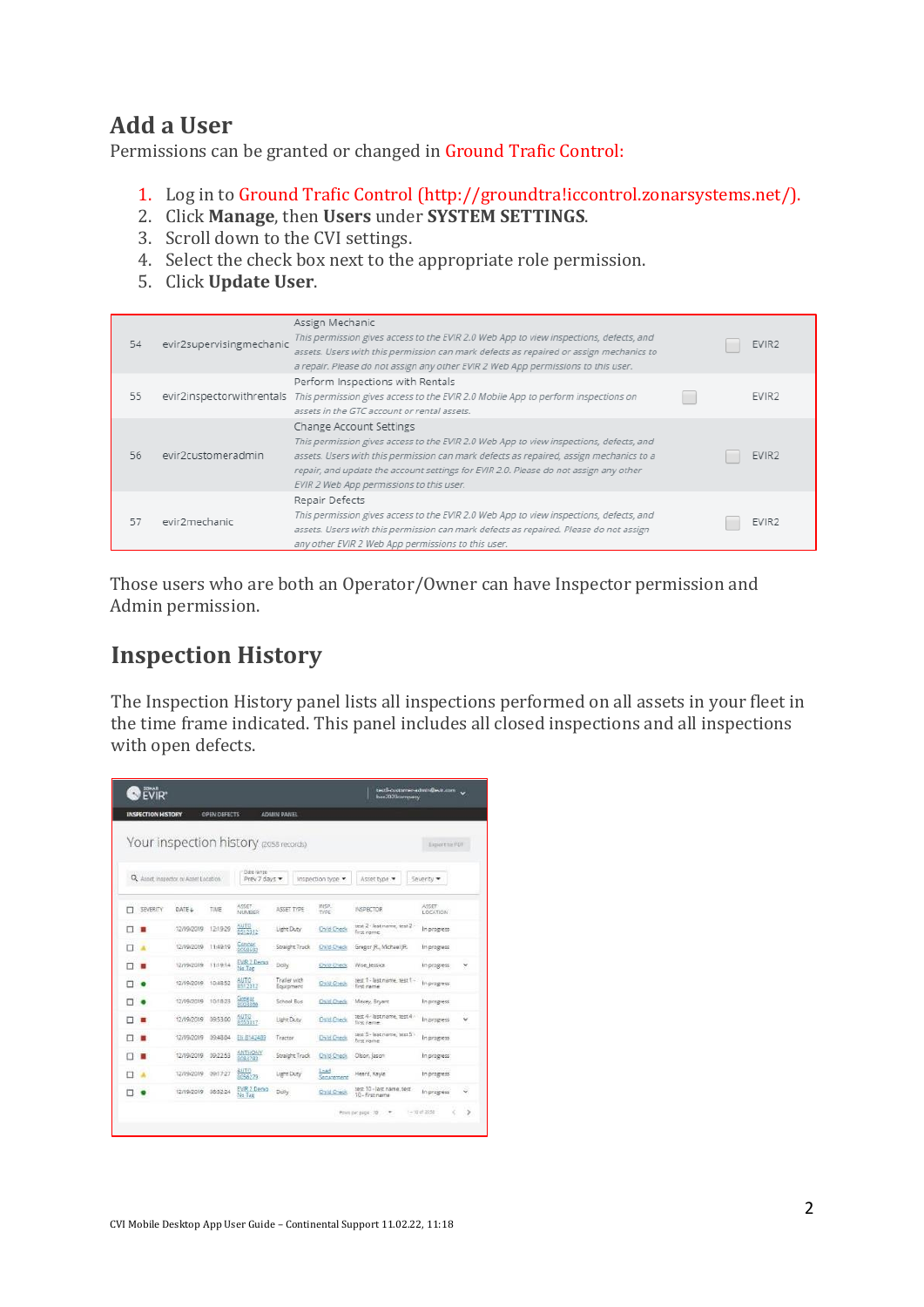#### **Search**

Search for specific inspections by asset, inspector, or asset location in the drop-down search field. Further specify a date range, an inspection type, an asset type, or by highest defect severity for the inspection.

| Q Asset, Inspector, or Division                                | Date range<br>Prev 7 days ▼        |                             | Inspection type ▼    | Asset type ▼     | Severity ▼                                           |
|----------------------------------------------------------------|------------------------------------|-----------------------------|----------------------|------------------|------------------------------------------------------|
| <b>Sort</b><br>Sort the search results by the column headings. |                                    |                             |                      |                  |                                                      |
| <b>SEVERITY</b><br>$DATE +$                                    | <b>TIME</b><br><b>ASSET NUMBER</b> | <b>ASSET</b><br><b>TYPE</b> | INSP.<br><b>TYPE</b> | <b>INSPECTOR</b> | <b>ASSET LOCATION</b>                                |
| <b>Column Heading</b>                                          | Definition                         |                             |                      |                  |                                                      |
| <b>SEVERITY</b>                                                |                                    | the inspection.             |                      |                  | Determined by the nature of any defects noted during |
|                                                                |                                    | Major Defects               |                      |                  |                                                      |
|                                                                |                                    | Minor Defects               |                      |                  |                                                      |
|                                                                |                                    | No Defects                  |                      |                  |                                                      |

DATE AND TIME Identifies when the inspection was completed.

ASSET NUMBER The identifier assigned to the vehicle or other item.

ASSET TYPE Default types are:

- Tractor
- Tailer with Equipment
- Straight Truck
- Dolly

Light Duty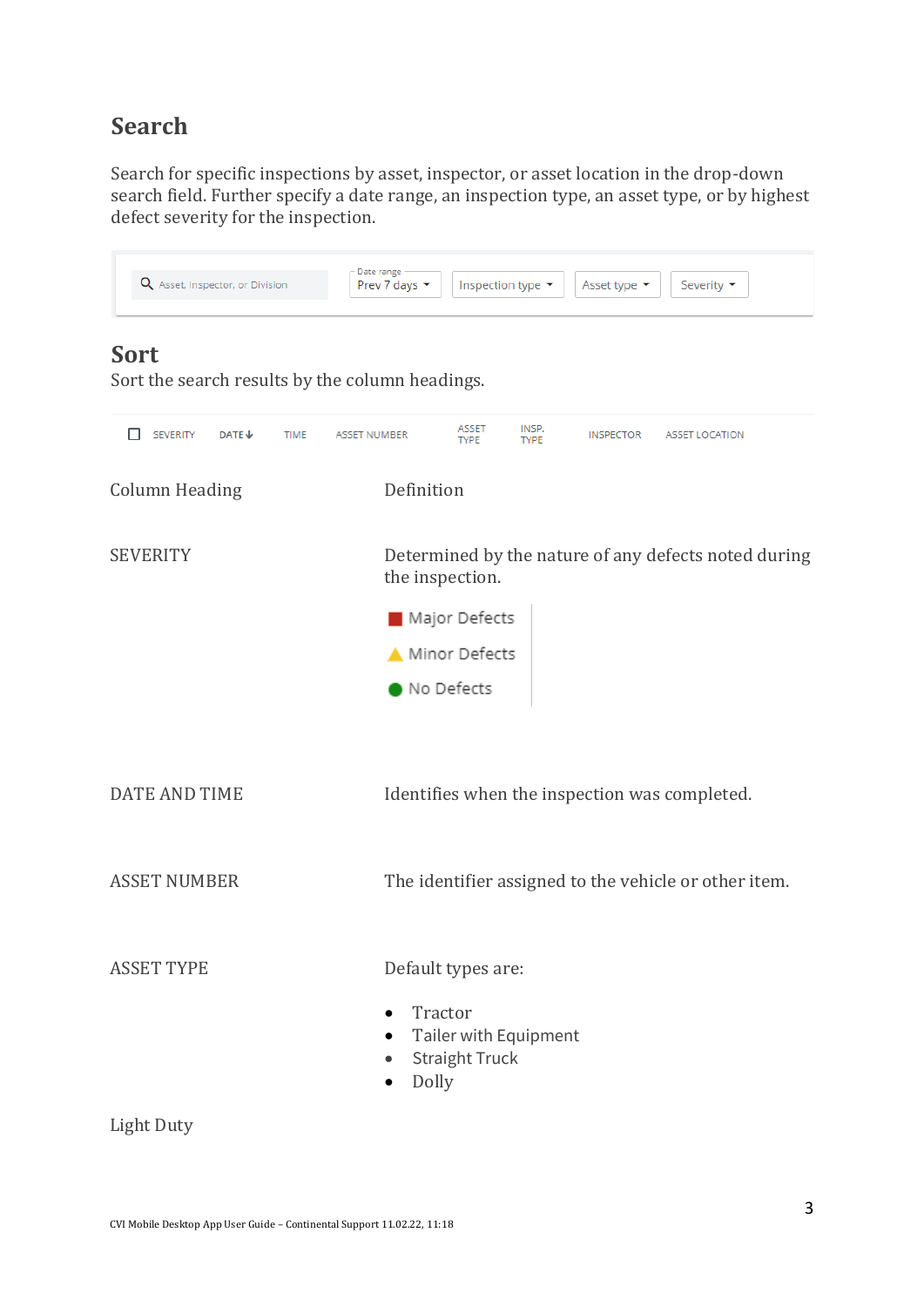| <b>INSP. TYPE</b>     | Type of Inspection. Default types are:                   |
|-----------------------|----------------------------------------------------------|
|                       | Pre-Trip<br>Post-Trip<br><b>Child Check</b><br>Time Card |
|                       | <b>Load Securement</b><br>Incomplete inspection          |
|                       |                                                          |
| <b>INSPECTOR</b>      | Name of the operator that conducted the inspection.      |
| <b>ASSET LOCATION</b> | The division under which the asset is assigned.          |

- Click on the Asset Number to view the Asset Defect and Repair History.
- Click on the Inspection Type for an asset to view inspection details.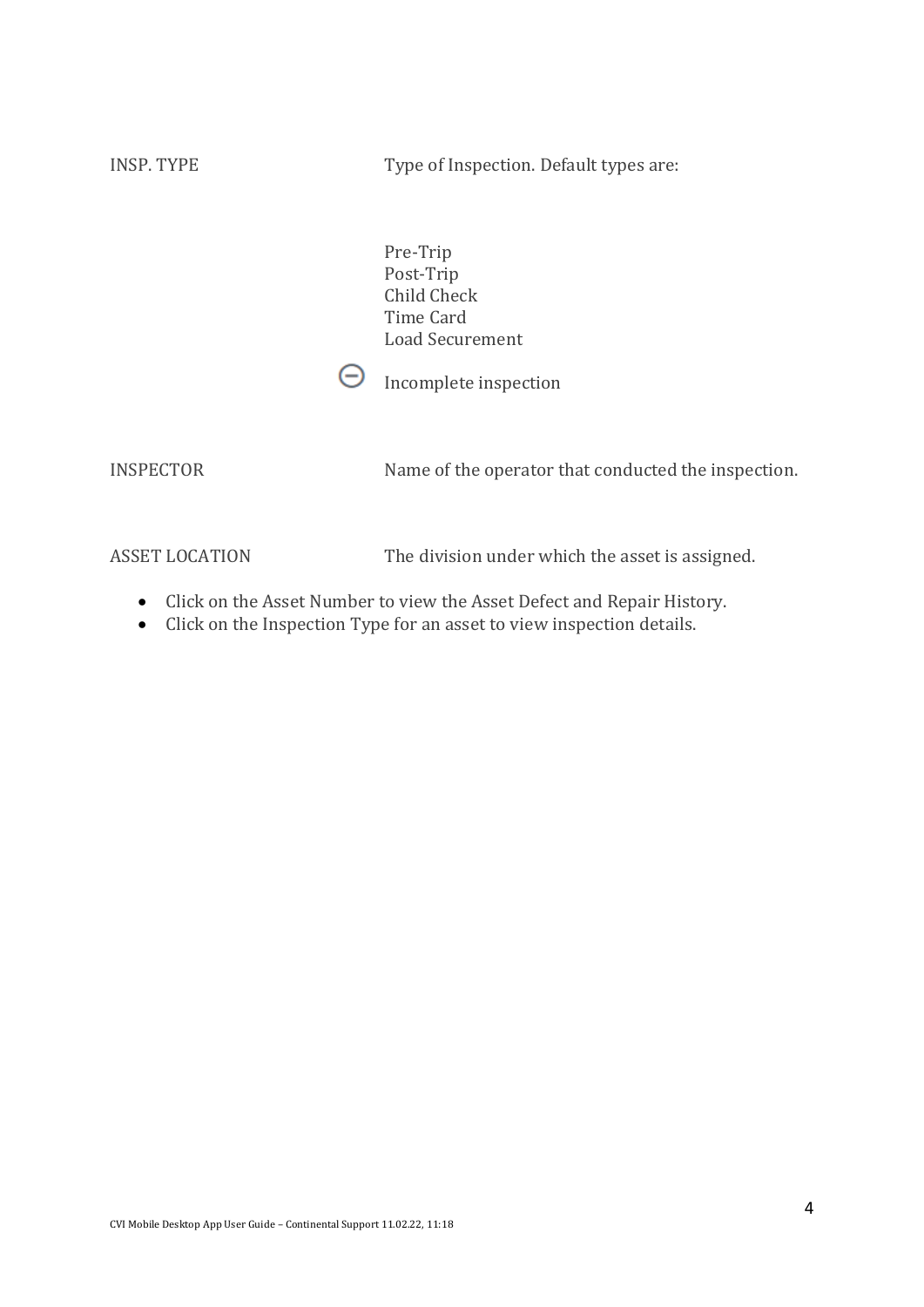## **Reading an Inspection**

Clicking on the Inspection Type for an asset displays details of that specific inspection for that specific asset.



The details on the le" side of the report are associated with the asset. An electronic signature of the mechanic or inspector certifying the inspection/repair also appears here.

| ADDRESS             | The home location to which the asset has been<br>assigned.                                        |
|---------------------|---------------------------------------------------------------------------------------------------|
| <b>JURISDICTION</b> | The company group to which the asset is associated.<br>This may be by region or company division. |
| <b>POWER UNIT</b>   | An identifier for the engine that is separate from the<br>asset/vehicle identifier.               |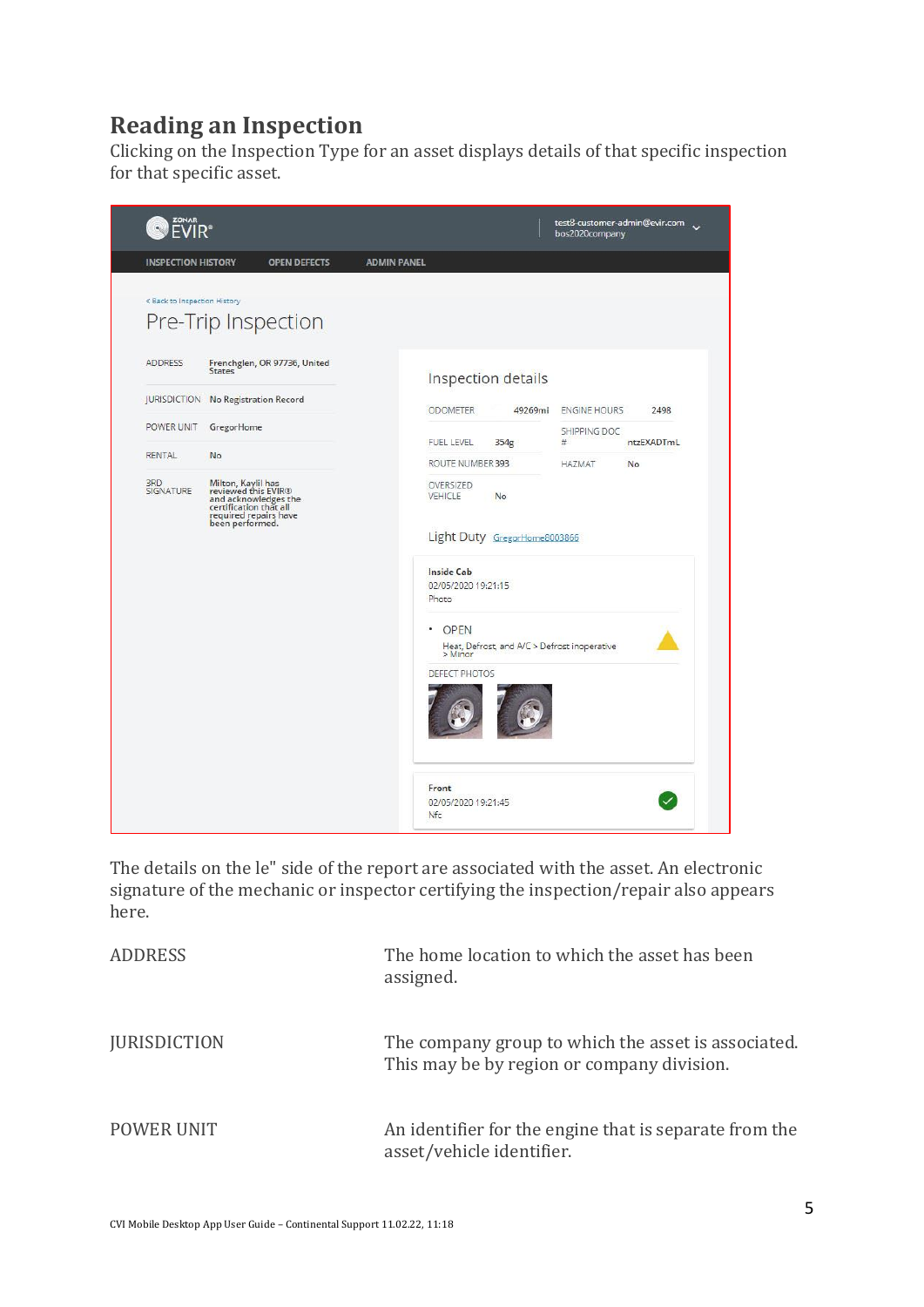| RENTAL               | Identifies if the asset is a rental unit.                                                                                         |
|----------------------|-----------------------------------------------------------------------------------------------------------------------------------|
| <b>3RD SIGNATURE</b> | A signature of the person certifying a repair<br>associated with this inspection (usually a mechanic or<br>supervising mechanic). |

The details on the right side of the report are provided from the CVS Mobile app by the inspector of that asset.

| <b>ODOMETER</b>                      | The odometer reading (in miles or kilometers) at the<br>time of the inspection. REQUIRED                                                                                           |
|--------------------------------------|------------------------------------------------------------------------------------------------------------------------------------------------------------------------------------|
| <b>ENGINE HOURS</b>                  | The number of engine hours at the time of the<br>inspection.                                                                                                                       |
| <b>FUEL LEVEL</b>                    | Amount of fuel (in gallons or liters) at the time of the<br>inspection.                                                                                                            |
| SHIPPING DOC#                        | Any shipping document number associated with the<br>trip.                                                                                                                          |
| <b>ROUTE NUMBER</b>                  | A recurring route identifier.                                                                                                                                                      |
| <b>HAZMAT</b>                        | Indicates if hazardous material is being transported.                                                                                                                              |
| POST TRIP NOTES                      | Any notes about conditions of a specific trip that may<br>have contributed to any defects.                                                                                         |
| <b>VEHICLE TYPE &amp; IDENTIFIER</b> | The asset type and the asset number as assigned in<br>Ground Trafic Control. The identifier number is a link<br>to the Asset Defect and Repair History for that<br>specific asset. |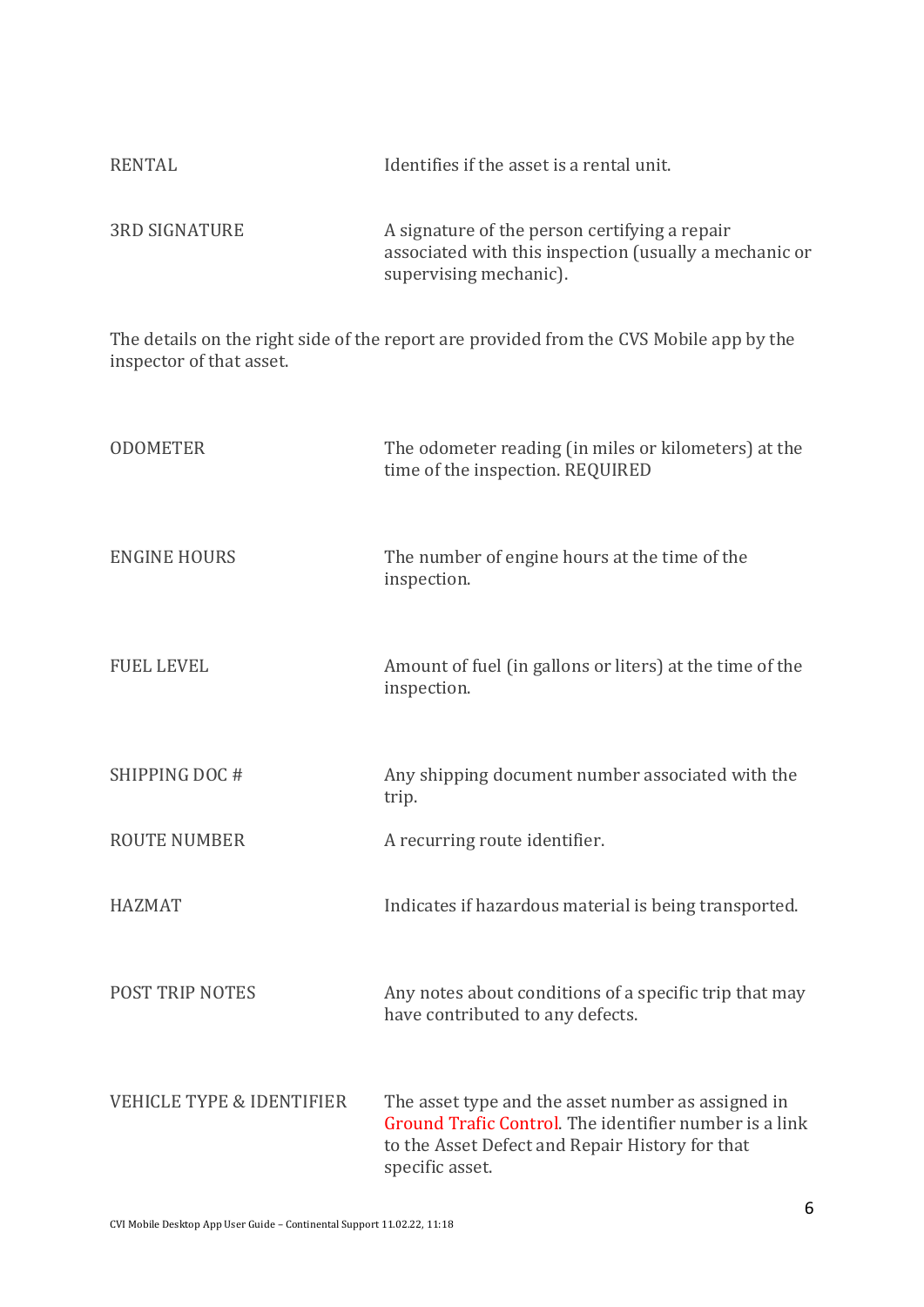The status of each zone on the asset is noted here. Details include:

INSPECTION ZONE DETAILS A time and date stamp

The state of a component Whether a defect is major (not safe to drive) or minor (repair is needed, but safe to drive) Photos of any defects

#### **Export to PDF**

When you want to save inspection records outside of the CVS environment, you can export them to PDF format. The full inspection report is exported in a simple text format.

In the Inspection History panel:

- 1. Click the check box next to the inspection to select the specific record(s).
- 2. Click **Export to PDF**.
- 3. In the dialog box that appears, click **Export selected only** (for those selected records) or **Export All** (for all performed inspections).
- 4. Select the destination to save the files.

|          |                                 | Your inspection history (263 records)                     |                                      |                      |                      | <b>Export to PDF</b>  |              |
|----------|---------------------------------|-----------------------------------------------------------|--------------------------------------|----------------------|----------------------|-----------------------|--------------|
|          | Q. Assec Inspector, or Division | Date range<br>Prev 30 days -                              | <b>Inspection type</b><br>Pre-Trip - | Аххес сури           | Tractor -            | Severity -            |              |
| SEVERITY | TIME<br>DATE                    | ASSET NUMBER                                              | <b>ASSET</b><br><b>TYPE</b>          | INSP.<br><b>TYPE</b> | INSPECTOR            | ASSET LOCATION        |              |
|          | 02/05/2020<br>21:36:05          | AUTO 8513932                                              | Tractor                              | Pre<br>Trip          | Knight, Fanni        | bos2020legacydivision |              |
|          | 02/05/2020<br>19:12-01          | <b>EVIR 2 Demo Asset</b>                                  | Tractor                              | $\frac{Pro}{Irra}$   | Wahlstrom.<br>Eddie  | bos2020:Hame          |              |
|          | 02/05                           | <b>Export Inspections</b>                                 |                                      |                      | ×                    | s2020legacydivision   |              |
|          | 02/05                           | Do you want to export all (263) or just the (3) selected? |                                      |                      |                      | -9<br>s2020:Central   | v            |
|          | 02/05                           |                                                           | <b>Export selected only</b>          |                      | <b>Export All</b>    | 152020legacydivision  |              |
|          | 02/05/2020<br>09:44:56          | Anti-Strip Locality                                       | <b>Light Duty</b>                    | Trio                 | Ashleigh             | bos2020legacydivision | ×            |
|          | 02/05/2020<br>09:36:00          | 18000117                                                  | Tractor                              | Pre-<br>Trip         | Kissner, Tim         | bos2020legacydivision | v            |
|          | 02/05/2020<br>08:43:42          | MiddlewareSmokeTests                                      | Dolly                                | Press<br>Trig        | Furr,<br>Michelina   | bos2020legacydivision | ×            |
| л        | 02/05/2020<br>07:12:00          | Gregor 1                                                  | Tractor                              | <b>Pres</b>          | Gates, Renata        | bos2020legacydivision | $\checkmark$ |
|          | 05:49:29<br>02/05/2020          | AUTO 8056279                                              | Trailer<br>with<br>Equipment         | Pre-<br>Trip         | Knight, Fanni        | bos2020legacydivision | ×            |
|          | 02/05/2020<br>04:48:04          | AUTO 8512012                                              | Tractor                              | Pre-<br>Trip         | Hannan,<br>Mehetabel | bos2020legacydivision |              |
|          | 02/05/2020<br>02:24:01          | Kayla 11600164                                            | Tractor                              | Pre<br>Trio          | Bergman,<br>Mirelle  | bos2020:Home          |              |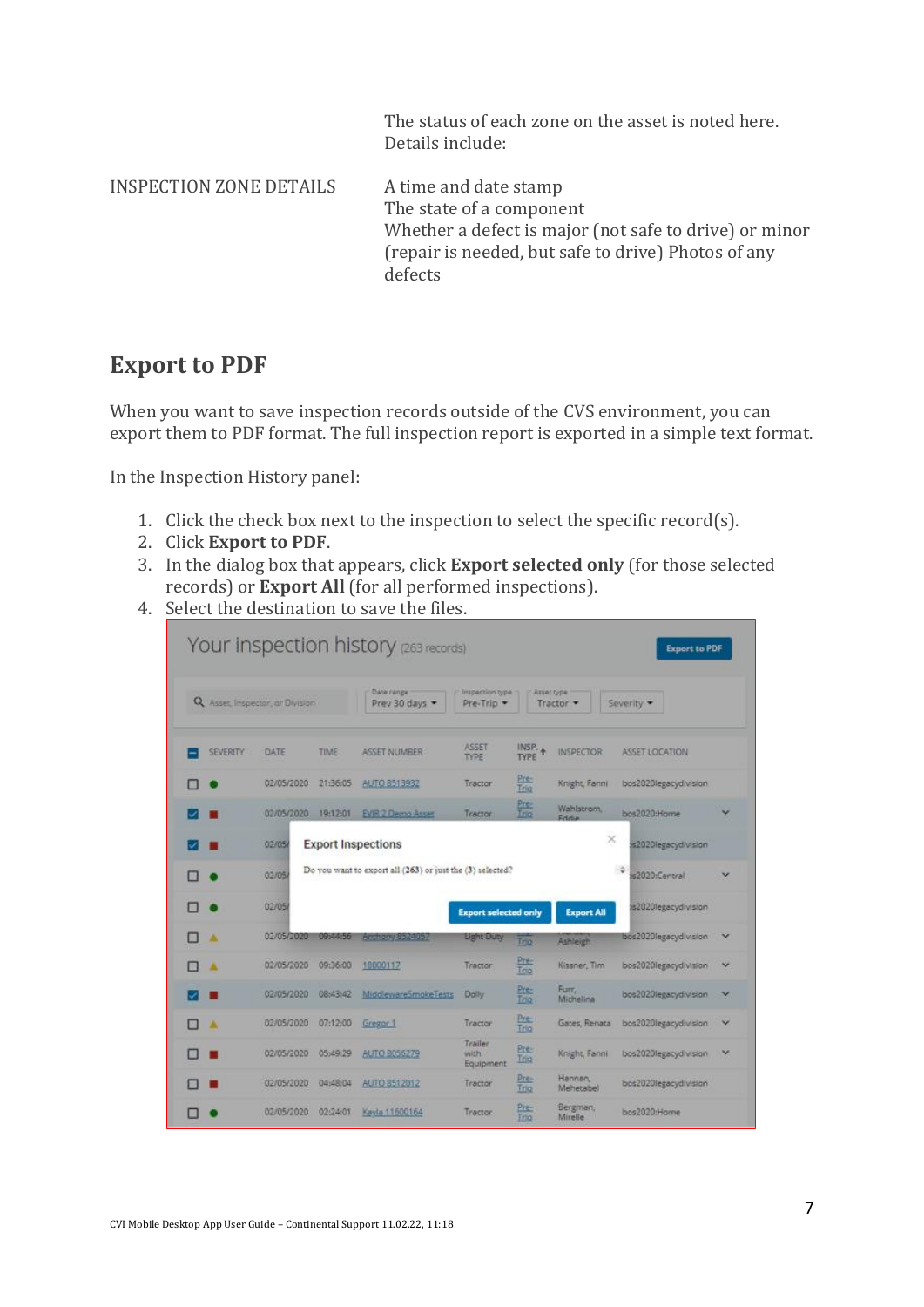#### **Open Defects**

The Open Defects panel lists all unresolved issues with the assets in your fleet.

| <b>OFVIR</b> * |                                        |              |                             |                          |                     |                                   | testB-customer-edmin@evir.com<br>hex2020ccmpany |               |
|----------------|----------------------------------------|--------------|-----------------------------|--------------------------|---------------------|-----------------------------------|-------------------------------------------------|---------------|
|                | INSPECTION HISTORY                     | OPEN DEFECTS |                             | <b>ADMIN PANEL</b>       |                     |                                   |                                                 |               |
|                | Your open defects                      |              |                             |                          |                     | Panding                           | Repair not received.<br>Repaired                |               |
|                | Q. Asset Inspector, or Asset Location. |              | Date range<br>Prev 7 days = |                          | Assettype           | Severity -                        |                                                 |               |
|                | SEVERITY<br>DATE &                     | TIME         | <b>ASSET</b><br>NUMBER      | ASSET<br><b>LOCATION</b> | <b>ZONE</b>         | COMPONENT                         | CONDITION                                       |               |
| □              | 12/19/2019                             | 12-10-29     | alito<br>8512012            |                          | Front:              | License Plate                     | Looke                                           |               |
|                | 12/19/2019                             | 09-53-00     | ALITO<br>0013102            |                          | Left                | Load<br>Securement.               | Straps damaged                                  |               |
| п              | 12/19/2019                             | 09-48-04     | EE E142489                  |                          | Leh Side<br>Engine  | Tires, Wheels.<br>and Lugs        | Tread depth less than<br>wear limit.            | $\sim$        |
|                | 12/19/2019                             | 09:48:04     | EE 0143489                  |                          | Left Side<br>Engine | Supportsion                       | Clamp loose                                     | w             |
| п<br>٨         | 12/19/2019                             | 08:46:41     | <b>ANTHONY</b><br>0064783   |                          | <b>Right Rear</b>   | Lighting                          | Turn signal<br>inoperative                      |               |
| п<br>٨         | 12/19/2019                             | 08:46:41     | ANTHONY<br>1084783          |                          | Left Side<br>Engine | <b>Belts and Hoses</b>            | Other                                           | w             |
| п<br>٨         | 12/19/2019                             | 08:45:41     | IIN 8542382                 |                          | Left Raw            | Stop Arm and<br>Lights            | Damaged                                         |               |
| A<br>п         | 12/19/2019                             | 08:22:09     | 18000117                    |                          | Left                | Load<br>Securement                | Straps missing                                  |               |
| ۸<br>o         | 12/19/2019                             | 08-22-09     | 18000117                    |                          | Equipment           | Load<br>Securement                | Terp missing                                    |               |
|                | 12/19/2019                             | 08:16:16     | AUTO<br>BO13102             |                          | $1 - h$             | Air Connections                   | Audible air brak.                               | ×             |
|                |                                        |              |                             |                          |                     | Поли расшара 198<br>$\frac{1}{2}$ | $1 - 3240^{\circ} 1672$<br>c                    | $\mathcal{I}$ |

#### **Search**

Search for specific inspections by asset, inspector, or asset location in the drop-down search field. Further specify a date range, an asset type, or the defect severity.

| Q Asset, Inspector, or Division | $\sim$ Date range $\sim$<br>Prev 30 days | Asset type <b>v</b> |  |
|---------------------------------|------------------------------------------|---------------------|--|
|                                 |                                          |                     |  |

#### **Sort**

Sort the search results by the column headings.

| ZONE<br>SEVERITY<br>TIME<br>COMPONENT<br>CONDITION<br><b>ASSET NUMBER</b><br>DATE J<br><b>ASSET LOCATION</b> |  |
|--------------------------------------------------------------------------------------------------------------|--|
|--------------------------------------------------------------------------------------------------------------|--|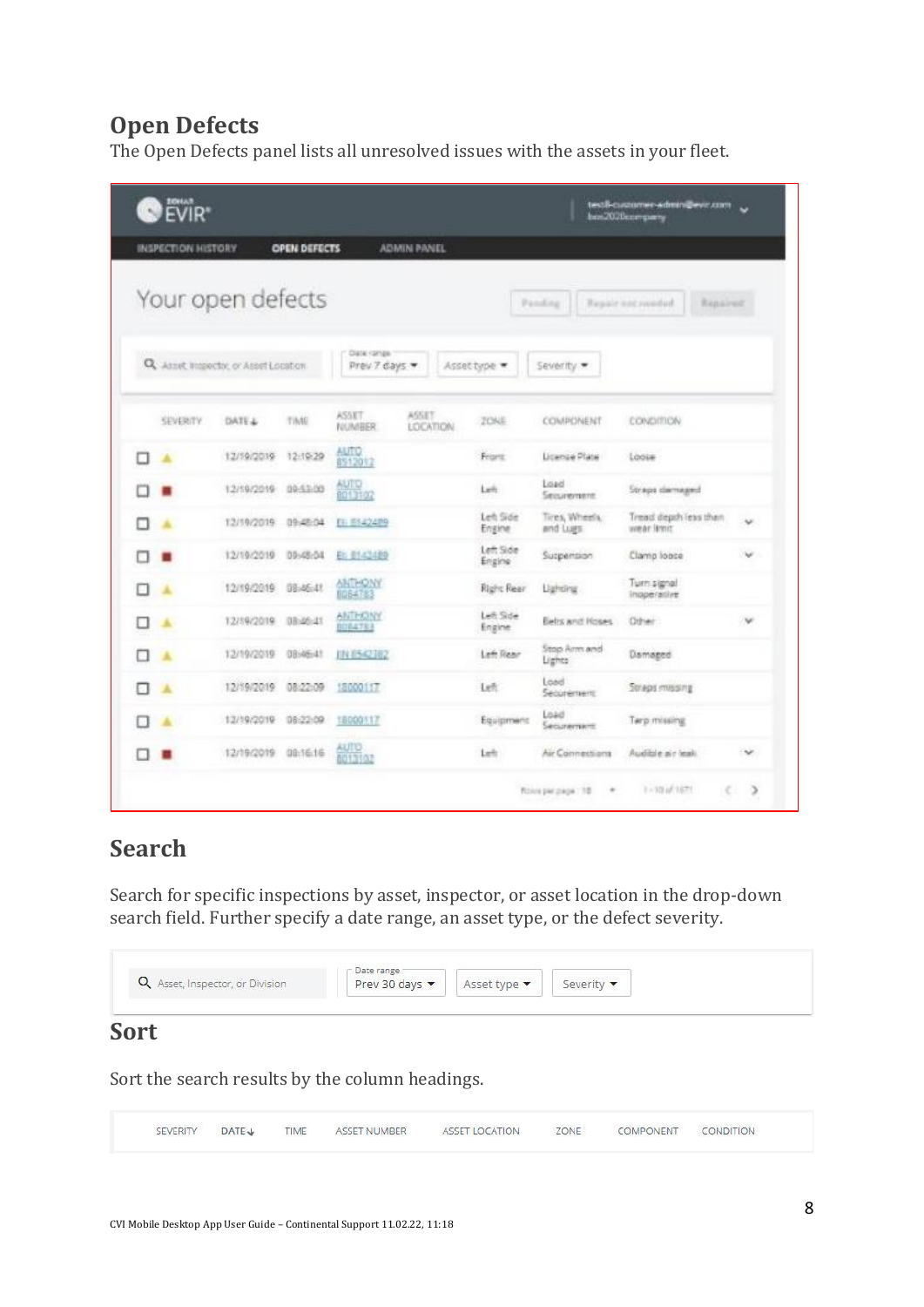| <b>Column Heading</b> | Definition                                                                                                                          |
|-----------------------|-------------------------------------------------------------------------------------------------------------------------------------|
| <b>SEVERITY</b>       | Determined by the nature of any defects noted<br>during the inspection.                                                             |
|                       | Major Defects                                                                                                                       |
|                       | Minor Defects                                                                                                                       |
|                       | No Defects                                                                                                                          |
|                       |                                                                                                                                     |
| <b>DATE AND TIME</b>  | Identifies when the inspection was completed                                                                                        |
| <b>ASSET NUMBER</b>   | The identifier assigned to the vehicle or other<br>item.                                                                            |
| <b>ASSET LOCATION</b> | The assigned region or division to which the asset<br>is assigned.                                                                  |
|                       |                                                                                                                                     |
| <b>ZONE</b>           | The pre-determined area of inspection for an<br>asset. This may be a tagged or a tagless area.                                      |
|                       |                                                                                                                                     |
| COMPONENT             | Name of the item with a defect in the zone. These<br>are pre-defined, but an "other" option may also<br>be chosen by the inspector. |
|                       |                                                                                                                                     |
| CONDITION             | The current state of the component.                                                                                                 |
|                       |                                                                                                                                     |
|                       |                                                                                                                                     |

• Click on an Asset Number to view the Asset Defect and Repair History.

#### **View Photos**

Photos attached to a specific defect can be accessed from the Open Defect list by clicking the caret next to the defect Condition. Click the caret again to hide the photos.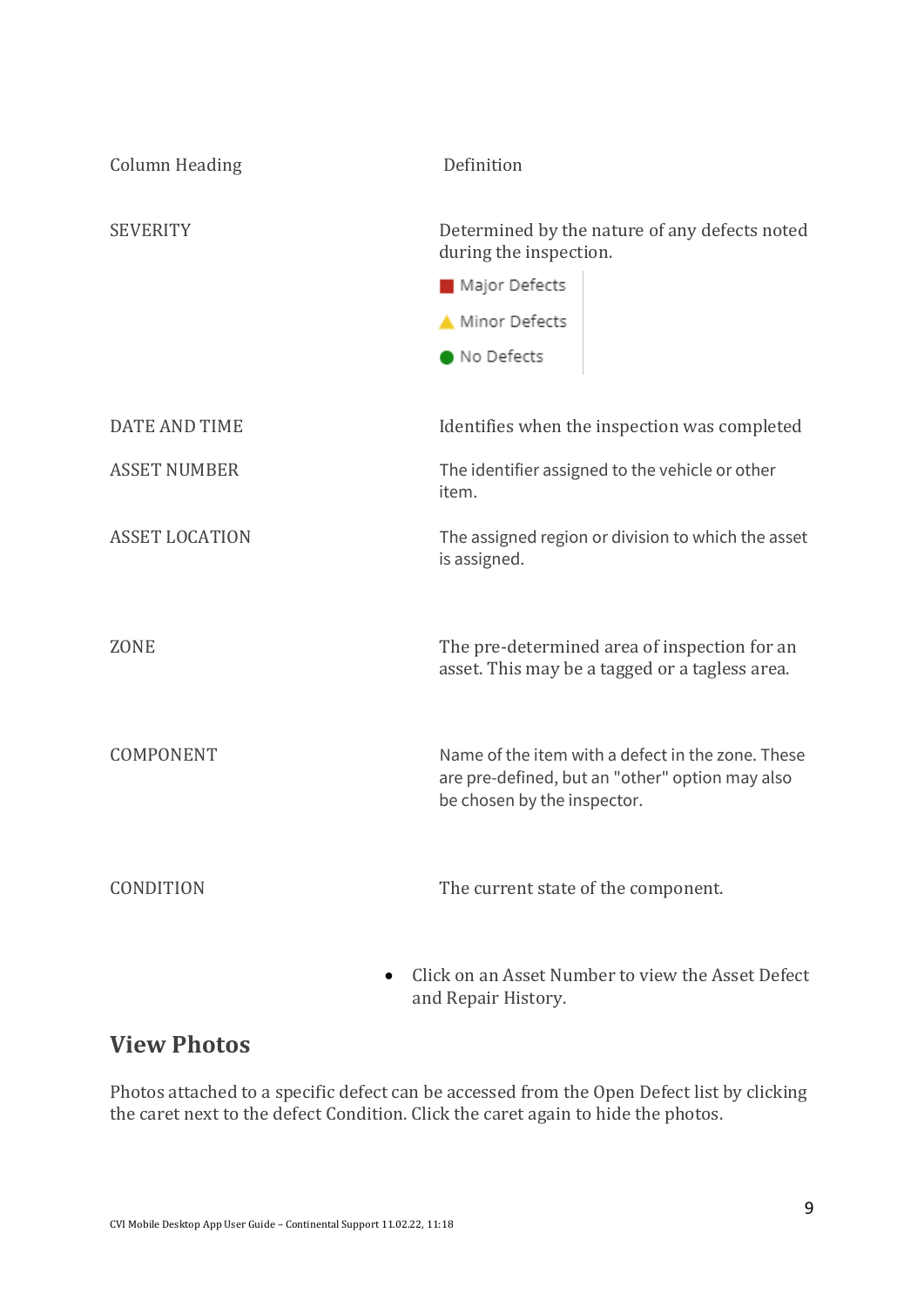| Your open defects               |            |             |                              | Pending                                     |              | Repair not needed          | Repaired                                |              |
|---------------------------------|------------|-------------|------------------------------|---------------------------------------------|--------------|----------------------------|-----------------------------------------|--------------|
| Q Asset, Inspector, or Division |            |             | Date range<br>Prev 30 days v | Severity<br>Asset type $\blacktriangledown$ | Major Defe v |                            |                                         |              |
| SEVERITY                        | DATE +     | <b>TIME</b> | <b>ASSET NUMBER</b>          | <b>ASSET LOCATION</b>                       | ZONE         | COMPONENT                  | CONDITION                               |              |
| п                               | 02/05/2020 | 03:55:15    | zzzz45345                    | bos2020:Central                             | Equipment    | load<br>Securement         | Straps<br>damaged                       |              |
| □                               | 02/05/2020 | 03:48:43    | Pickup                       | bos2020:Home                                | Inside Cab   | Heat. Defrost.<br>and A/C  | Squealing                               |              |
| ⊓                               | 02/05/2020 | 03:33:24    | Kayla 8084798                | bos2020:Home                                | Right        | Lighting                   | <b>Brake light</b><br>dim or<br>damaged | $\checkmark$ |
|                                 | 02/05/2020 | 03:33:24    | Kayla 8084798                | bos2020:Home                                | Right        | Lighting                   | <b>Brake light</b><br>dim or<br>damaged | $\checkmark$ |
| п                               | 02/05/2020 | 03:10:32    | Kayla8595610                 | bos2020legacydivision                       | Rear         | Reflectors                 | Missing                                 |              |
| n                               | 02/05/2020 | 03:02:37    | <b>GTM Validation Asset</b>  | bos2020:Home                                | Left         | <b>Pintle Coupling</b>     | Safety latch<br>inoperative             | $\check{ }$  |
|                                 | 02/05/2020 | 03:02:37    | <b>GTM Validation Asset</b>  | bos2020:Home                                | Left         | Tires, Wheels,<br>and Lugs | Wheel<br>damaged                        |              |
| DEFECT PHOTOS                   |            |             |                              |                                             |              |                            |                                         |              |

#### **Change a Defect Status**

When a mechanic has assessed or repaired an open defect on an asset, the status of that defect can be changed to reflect the current state.

To change the status of a defect:

- 1. Select the check box next to the defect or defects to be updated.
- 2. Click Pending, Repair not needed, or Repaired.

| Pending           | The defect has been further assessed by a<br>mechanic and some action has been taken<br>toward repairing the defect.        |
|-------------------|-----------------------------------------------------------------------------------------------------------------------------|
| Repair not needed | The mechanic has determined that the defect<br>does not require repair. This effectively<br>"cancels" the defect on record. |

Repaired The defect has been satisfactorily repaired.

3. In the dialog box that appears, enter any comments or notes that will provide clear details about the new status. "Pending" and "Repair not needed" status changes require a simple text note.

For a "Repaired" status change:

- a. Select the resolution type (adjusted, replaced, serviced, etc...). REQUIRED
- b. Enter a work order number associated with the repair.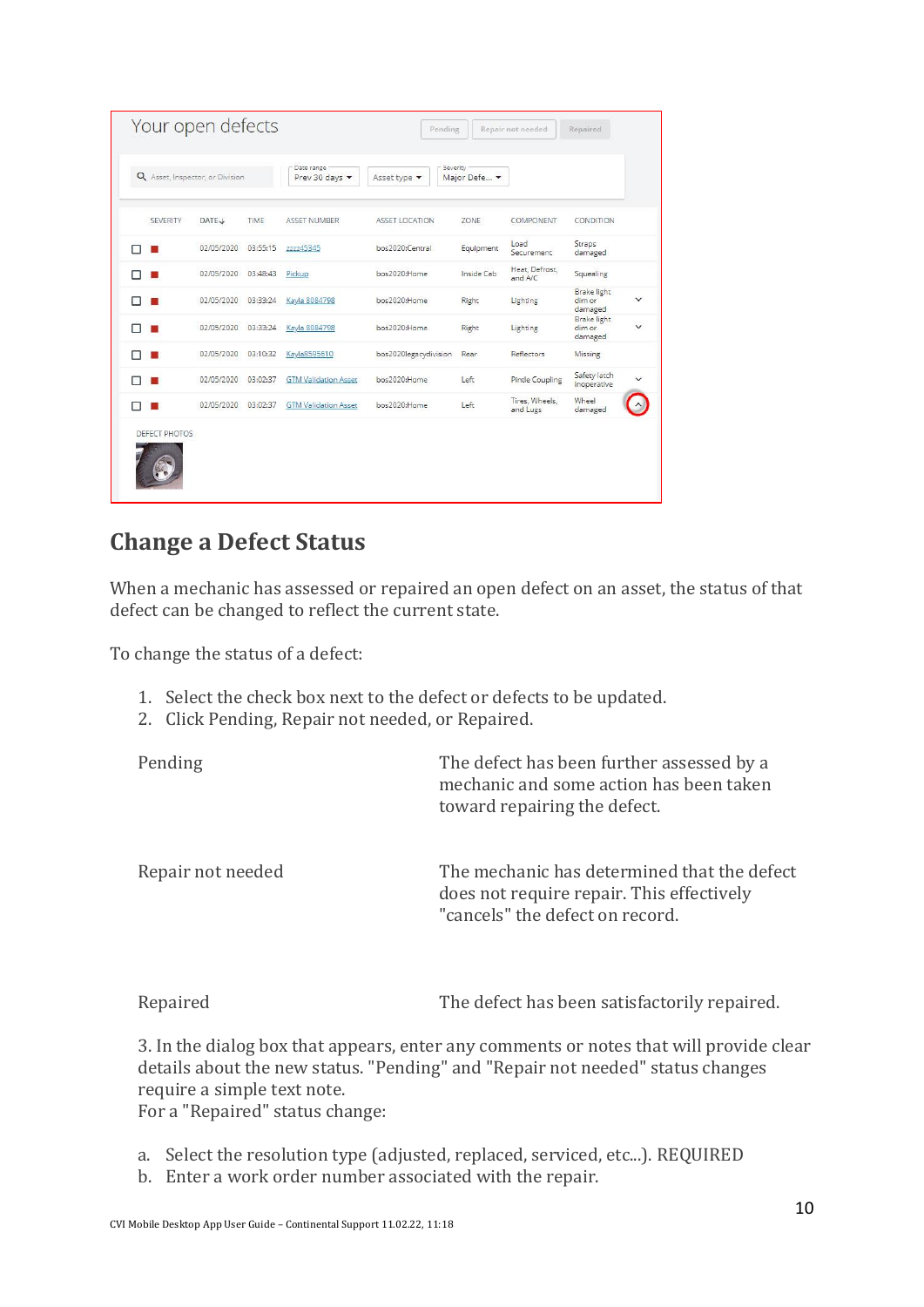- c. Enter any comments about the repair.
- d. For Supervising Mechanics and Administrators, click the Repairing mechanic field and select the mechanic who performed service on the defect.

NOTE: Those with a Mechanic permission set do not have the ability to assign another mechanic to the defect.

|                                 | Your open defects              |                                                                | Pending                                          | <b>Repair not needed</b> |              | <b>Repaired</b>                   |              |
|---------------------------------|--------------------------------|----------------------------------------------------------------|--------------------------------------------------|--------------------------|--------------|-----------------------------------|--------------|
| Q Asset, Inspector, or Division | Repaired                       | Date range<br>Prev 30 days                                     | Asset type •<br>Severity •                       | $\times$                 |              |                                   |              |
| <b>SEVERITY</b>                 | DATE:<br>Q Repairing mechanic  |                                                                |                                                  |                          | <b>DNENT</b> | <b>CONDITION</b>                  |              |
| л                               | 02/06/<br>Resolution *_        |                                                                | Work order number                                |                          |              | Missing                           |              |
|                                 | 02/06/<br>Adjusted             |                                                                |                                                  |                          |              | Missing                           |              |
|                                 | Cleaned<br>02/06/<br>Rebuilt   |                                                                | Comments                                         | 0/128                    | Lighting     | <b>Head lights</b><br>inoperative |              |
|                                 | 02/06/<br>Repaired             |                                                                |                                                  |                          | Lighting     | <b>Head lights</b><br>inoperative |              |
| ٨                               | Replaced<br>02/06/<br>Serviced |                                                                |                                                  |                          | brs          | Cracked                           | $\checkmark$ |
|                                 | 02/06/                         |                                                                |                                                  |                          | hting        | <b>Hazards</b><br>inoperative     | $\checkmark$ |
|                                 | 02/06/                         | I, William Bennington, certify the indicated defects have been |                                                  | 0/512                    | hting        | <b>Hazards</b><br>inoperative     | $\checkmark$ |
|                                 | corrected.<br>02/06/           |                                                                |                                                  |                          | $rac{1}{2}$  | Cracked                           | $\checkmark$ |
|                                 | 02/06/                         |                                                                | Cancel                                           | Apply                    |              | Battery dead                      | $\checkmark$ |
|                                 | 02/06/                         |                                                                | daylight savings)                                |                          | <i>ision</i> | Audible air<br>leak               |              |
|                                 | 02/06/2020<br>11:16:25         | <b>NEIL123</b>                                                 | bos2020:Arizona (no<br>Left<br>daylight savings) | Electric                 | Connections  | Damaged                           |              |

- 4. Click the check box to certify the defect update is true.
- 5. ClickApply.

# Asset Defect and Repair History

Click on an asset number to display lists of "Open and pending defects" and "Closed/Ignored defects" for that vehicle.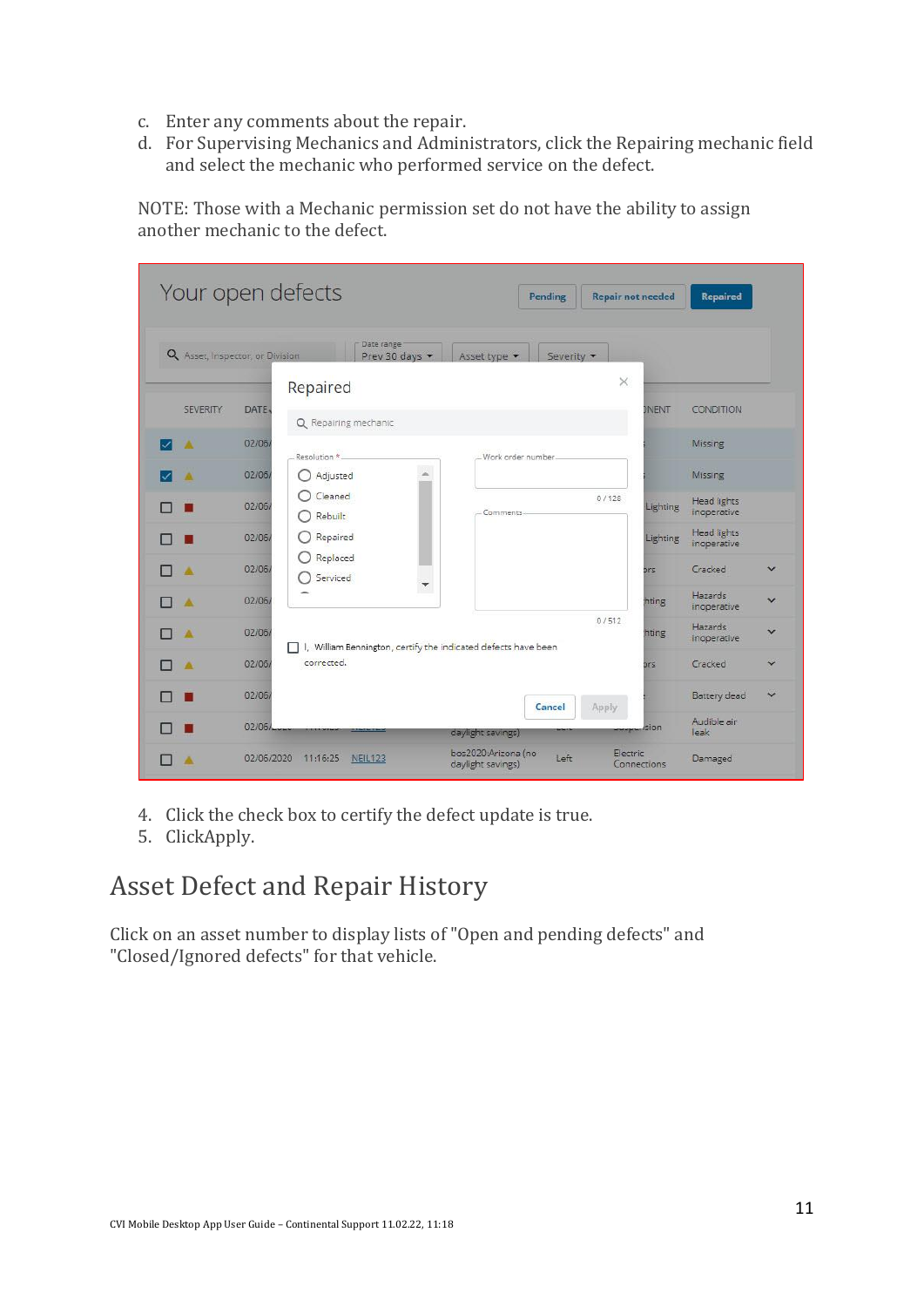| ASSET NUMBER | AUTO 8013102             |       |                            | EQUIPMENT TYPE     |                  | Light Duty                           |                    |                       |               |        |
|--------------|--------------------------|-------|----------------------------|--------------------|------------------|--------------------------------------|--------------------|-----------------------|---------------|--------|
|              |                          |       |                            |                    |                  |                                      |                    |                       |               |        |
|              | Open and pending defects |       |                            |                    |                  | <b>Send</b>                          |                    | Repair not meeted     | Nepalred      | $\sim$ |
| SEVERITY 4   | INSPECTION               |       | ZONE                       | COMPONENT          |                  | CONDITION                            | LAST<br>NOTED      | <b>FIRST</b><br>NOTED | <b>STATUS</b> |        |
| □            | <b>Child Check</b>       |       | Inside Cab                 | Cab Lighting       |                  | Hasards<br>inoperative               | 02/06/2020         | 02/06/2020            | Open          | ÷      |
| п<br>u       | <b>Child Check</b>       |       | Equipment                  | Load<br>Securement |                  | Straps damaged                       | 02/05/2020         | 02/05/2020            | Pending       | v      |
|              | Pre-Trip                 |       | Left Rear                  | Emergency          | Exits and Doors  | <b>Biolan handle</b>                 | 02/03/2020         | 02/03/2020            | Open          | $\sim$ |
| п            | Load<br>Securement       |       | Equipment                  | Load<br>Securement |                  | Load shifted                         | 02/03/2020         | 02/03/2020            | <b>Open</b>   |        |
| □            | <b>Child Check</b>       |       | Rear                       | Reflectors         |                  | Locpe                                | 02/02/2020         | 02/02/2020            | Doen          |        |
|              |                          |       |                            |                    |                  |                                      |                    |                       |               |        |
|              |                          |       |                            |                    |                  |                                      | hems per page: 5   | 1-1448<br>٠           | ë             | э.     |
|              | Closed / Ignored defects |       |                            |                    |                  |                                      |                    |                       |               |        |
|              | INSPECTION               | 2014E | COMPONENT                  |                    | <b>CONDITION</b> |                                      | NOTES / RESOLUTION |                       |               |        |
|              | Child Check              | Left  | Suspension                 |                    | missing          | Boltz loose or                       | Repair not needed  |                       |               | ×      |
|              | Post-Trip                | Frant | License Plate              |                    | Expired          |                                      | Regain not needed  |                       |               |        |
|              | Pre-Trip                 | Right | Mud Fiabs                  |                    |                  | Bracket loose                        | Regair not needed  |                       |               |        |
| SEVERITY 4   | Time Card                | Ratio | Tires. Wheels.<br>and Lugs |                    |                  | Tread depth less<br>than wear limit. | Repair not needed  |                       |               |        |

## **Open and Pending Defects**

The Open and Pending Defects list displays all defects for a specific asset that require attention. The defects can be major or minor defects.

#### **Sort**

COLUMN HEADING Definition

SEVERITY Determined by the nature of any defects noted during the inspection.

Major Defects

Minor Defects

• No Defects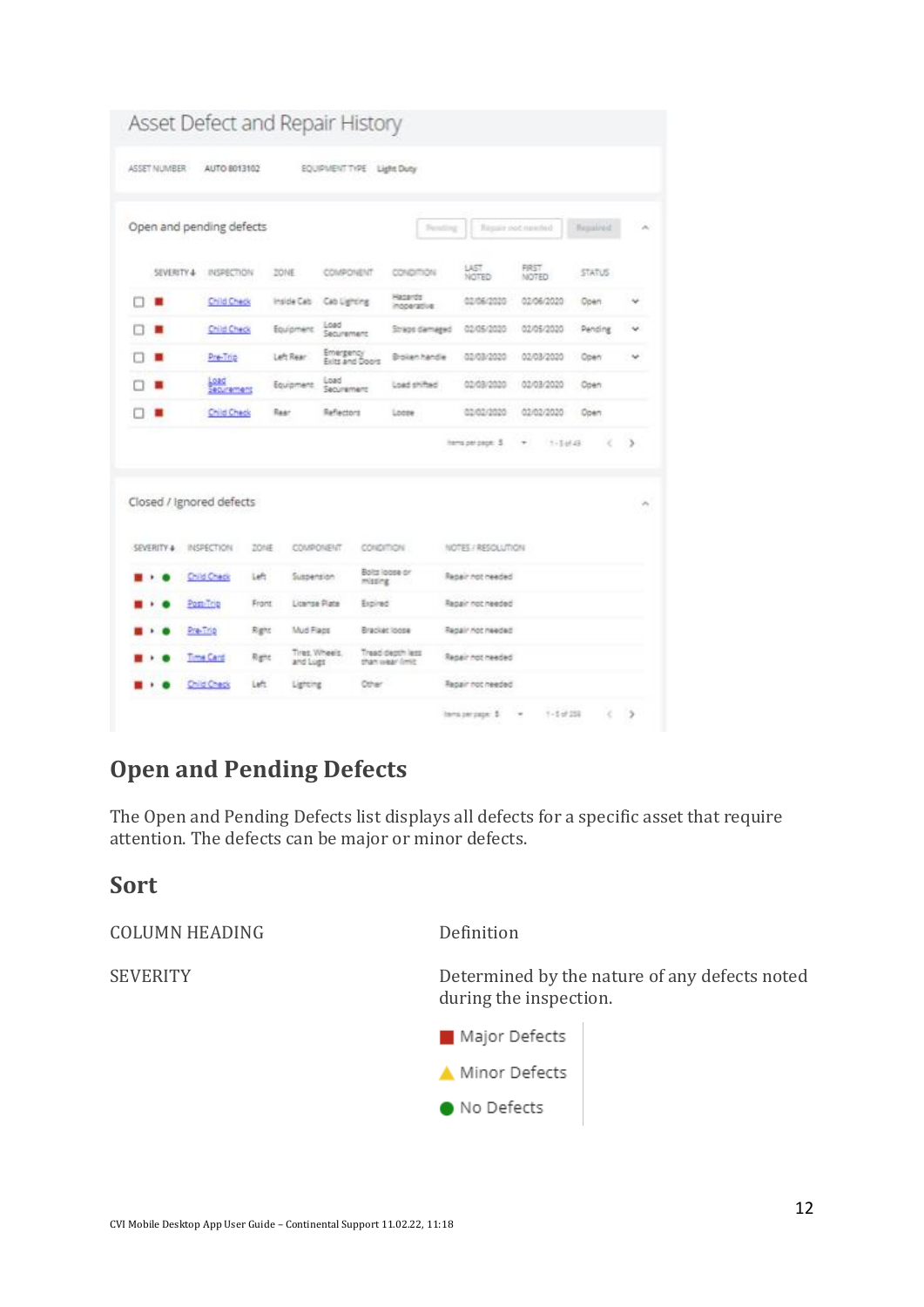| <b>INSPECTION</b>  | The type of inspection performed.                                                                                                   |
|--------------------|-------------------------------------------------------------------------------------------------------------------------------------|
| <b>ZONE</b>        | The pre-determined area of inspection for an<br>asset. This may be a tagged or a tagless area.                                      |
| <b>COMPONENT</b>   | Name of the item with a defect in the zone.<br>These are pre-defined, but an "other" option<br>may also be chosen by the inspector. |
| <b>CONDITION</b>   | The current state of the component.                                                                                                 |
| <b>LAST NOTED</b>  | The date the defect was last edited.                                                                                                |
| <b>FIRST NOTED</b> | The date the defect was initially recorded.                                                                                         |
| <b>STATUS</b>      | The current state of the defect<br>(Open or Pending)                                                                                |
| Λ                  | Indicates that there are notes for the<br>inspection. Click to view the notes.                                                      |
|                    | Click on an Inspection Type for an asset to view                                                                                    |

inspection details.

## **Change the Status of an Open or Pending Defect**

When a mechanic has assessed or repaired an open defect on an asset, the status of that defect can be changed to reflect the current state.

To change the status of a defect:

- 1. Select the check box next to the defect or defects to be updated.
- 2. Click **Pending, Repair not needed,** or **Repaired**.

| Pending           | The defect has been further assessed by a<br>mechanic and some action has been taken<br>toward repairing the defect.        |
|-------------------|-----------------------------------------------------------------------------------------------------------------------------|
| Repair not needed | The mechanic has determined that the defect<br>does not require repair. This effectively<br>"cancels" the defect on record. |

Repaired The defect has been satisfactorily repaired.

| CVI Mobile Desktop App User Guide – Continental Support 11.02.22, 11:18 |  |
|-------------------------------------------------------------------------|--|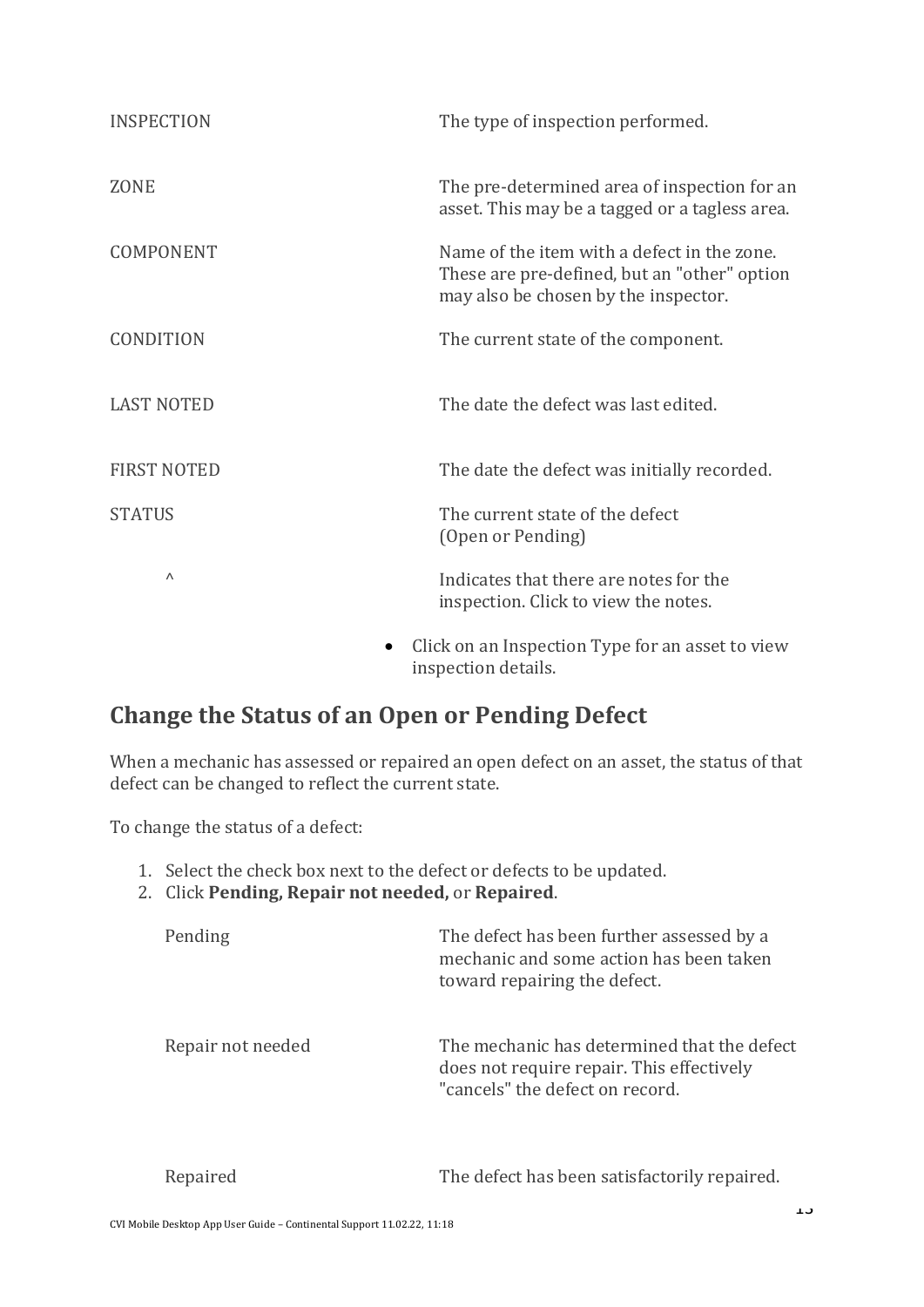3. In the dialog box that appears, enter any comments or notes that will provide clear details about the new status. "Pending" and "Repair not needed" status changes require a simple text note. For a "Repaired" status change:

- a. Select the resolution type (adjusted, replaced, serviced, etc...). REQUIRED
- b. Enter a work order number associated with the repair.
- c. Enter any comments about the repair.
- d. For Supervising Mechanics and Administrators, click the Repairing mechanic field and select the mechanic who performed service on the defect.

NOTE: Those with a Mechanic permission set do not have the ability to assign a nother mechanic to the defect.

| Asset Defect and Repair History                                                                                       |                                     |                                         |                                 |               |
|-----------------------------------------------------------------------------------------------------------------------|-------------------------------------|-----------------------------------------|---------------------------------|---------------|
| ASSET NUMBER<br>AUTO 8013102                                                                                          | EQUIPMENT TYPE Light Duty           |                                         |                                 |               |
| Open and pending defects                                                                                              |                                     | Repair not needed<br>Pending            | Repaired                        |               |
| ZONE<br>SEVERITY &<br><b>INSPECTION</b><br>COMPONENT                                                                  | CONDITION                           | LAST.<br>FIRST<br>NOTED<br><b>NOTES</b> | <b>STATUS</b>                   |               |
| Repaired<br>Chile                                                                                                     |                                     | ×                                       | 020<br>Open                     |               |
| Q Repairing mechanic<br>Child                                                                                         |                                     |                                         | 020<br>Pending                  |               |
| Pre-1<br>Resolution*                                                                                                  |                                     | Work order number                       | 020<br>Open                     |               |
| Adjusted<br>Load<br>Secu                                                                                              |                                     |                                         | 020<br>Open                     |               |
| Cleaned<br>Child<br>Rebuilt                                                                                           | Comments                            | 0/128                                   | 020<br>Open.                    |               |
| Repaired<br>Replaced<br>Serviced                                                                                      |                                     |                                         | $-5$ of 49<br>$\langle \rangle$ |               |
| Closed / Ignored de                                                                                                   |                                     | 0/512                                   |                                 |               |
| I, William Bennington, certify the indicated defects have been<br>corrected.<br><b>SEVERITY +</b><br><b>INSPECTIO</b> |                                     |                                         |                                 |               |
| Child Chec                                                                                                            |                                     | Cancel<br>Apply                         |                                 |               |
| Post-Trip<br>Front<br>License Plate                                                                                   | Expired                             | Repair not needed                       |                                 |               |
| Mud Flaps<br>Pre-Trip<br>Right                                                                                        | Bracket loose                       | Repair not needed                       |                                 |               |
| Tires, Wheels,<br><b>Right</b><br><b>Time Card</b><br>and Lugs                                                        | Tread depth less<br>than wear limit | Repair not needed                       |                                 |               |
| Child Check<br>Left<br>Lighting                                                                                       | Other                               | Repair not needed                       |                                 |               |
|                                                                                                                       |                                     | hems per page: 5                        | 1 - 5 of 258<br>c               | $\rightarrow$ |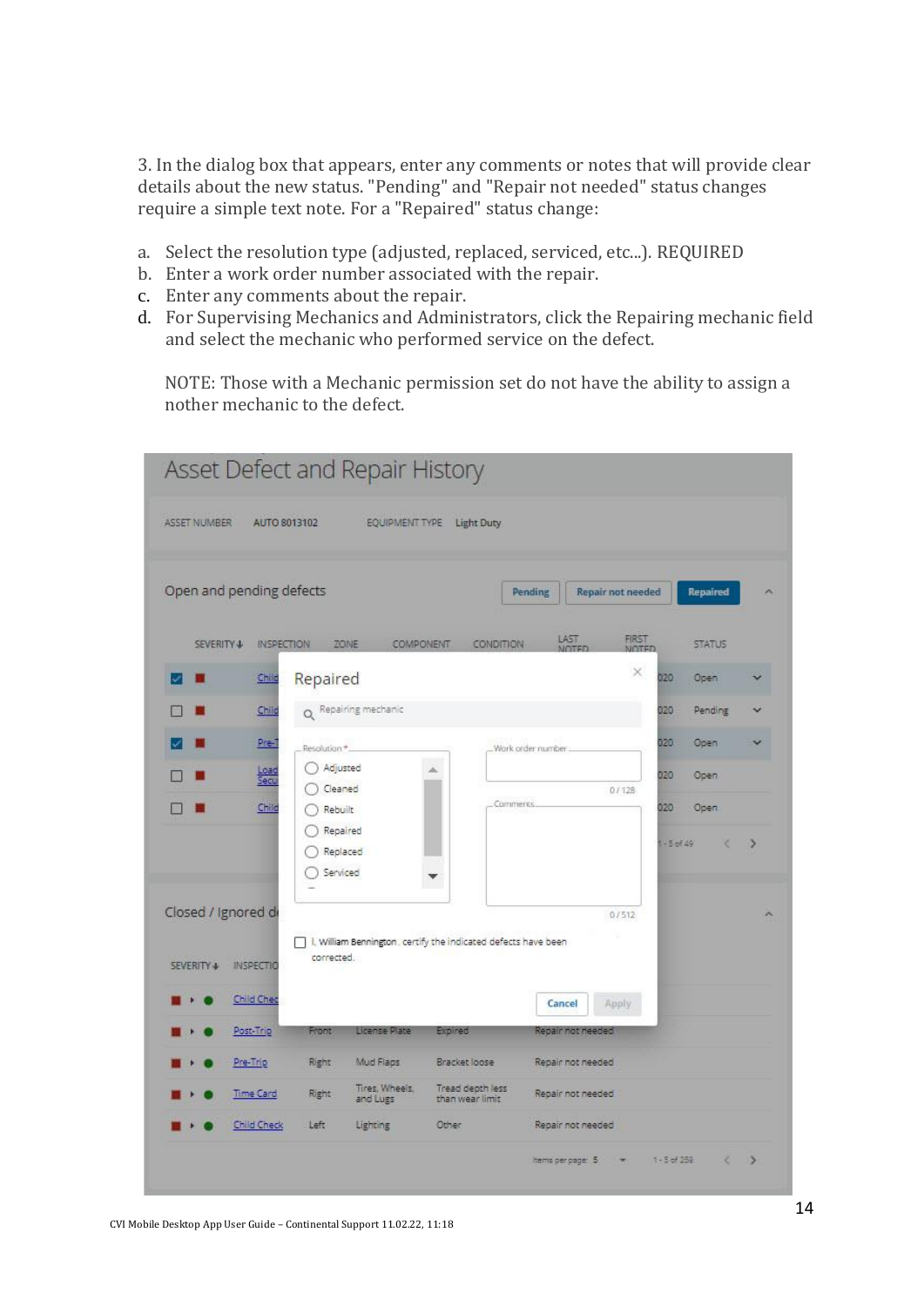- 4. Click the check box to certify the defect update is true.
- 5. Click **Apply**.
- Major Defects
- Minor Defects
- No Defects

### **Closed/Ignored Defects**

The Closed/Ignored Defects section displays all resolved defects for the specified asset.

| <b>SEVERITY</b>   | The symbols indicate the change in severity<br>type (minor/major defect to no defect).                                              |
|-------------------|-------------------------------------------------------------------------------------------------------------------------------------|
| <b>INSPECTION</b> | The type of inspection performed.                                                                                                   |
| <b>ZONE</b>       | The pre-determined area of inspection for an<br>asset. This may be a tagged or a tagless area.                                      |
| <b>COMPONENT</b>  | Name of the item with a defect in the zone.<br>These are pre-defined, but an "other" option<br>may also be chosen by the inspector. |
| <b>CONDITION</b>  | The current state of the component.                                                                                                 |
| NOTES/RESOLUTION  | A summary of the resolution status that<br>includes a comment and the name of the<br>person who resolved the defect                 |

- Click on an Inspection Type for an asset to view inspection details.